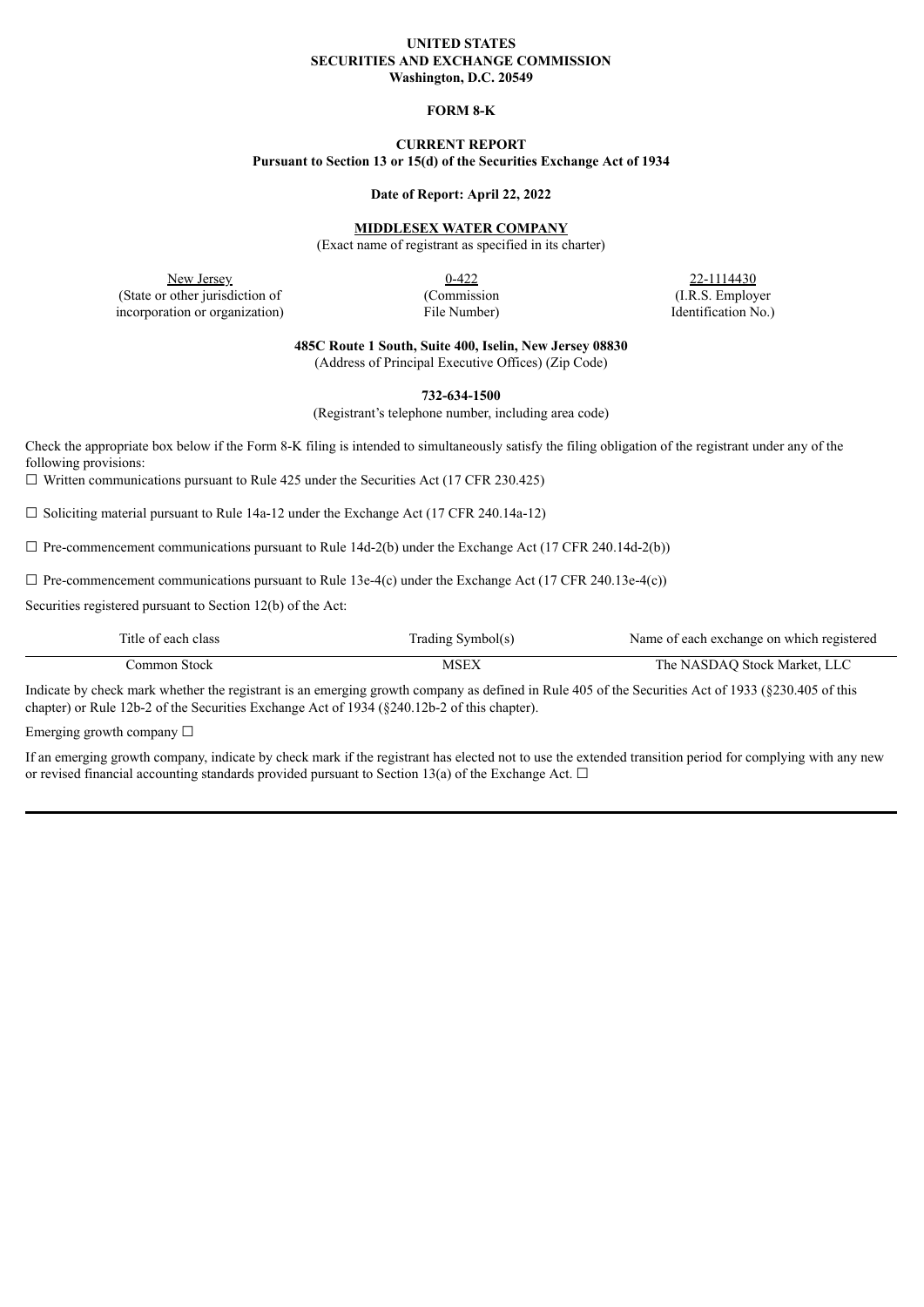### **Item 8.01 Other Events.**

On April 20, 2022, the Board of Directors of Middlesex Water Company declared a quarterly cash dividend of \$0.29 per common share payable on June 1, 2022 for shareholders of record as of May 13, 2022. A copy of the press release announcing the dividend declaration is attached hereto as Exhibit 99.1 and incorporated into this Form 8-K by reference.

### **Item 9.01 Financial Statements and Exhibits.**

(c) Exhibits

Exhibit Number Description of Document 99.1 Press Release issued by [Middlesex](#page-2-0) Water Company, dated April 22, 2022.

## SIGNATURE

Pursuant to the requirements of the Securities Exchange Act of 1934, the registrant has duly caused this report to be signed on its behalf of the undersigned hereunto duly authorized.

# MIDDLESEX WATER COMPANY (Registrant)

/s/A. Bruce O'Connor A. Bruce O'Connor Sr. Vice President, Treasurer and Chief Financial Officer

Dated: April 22, 2022

### 2